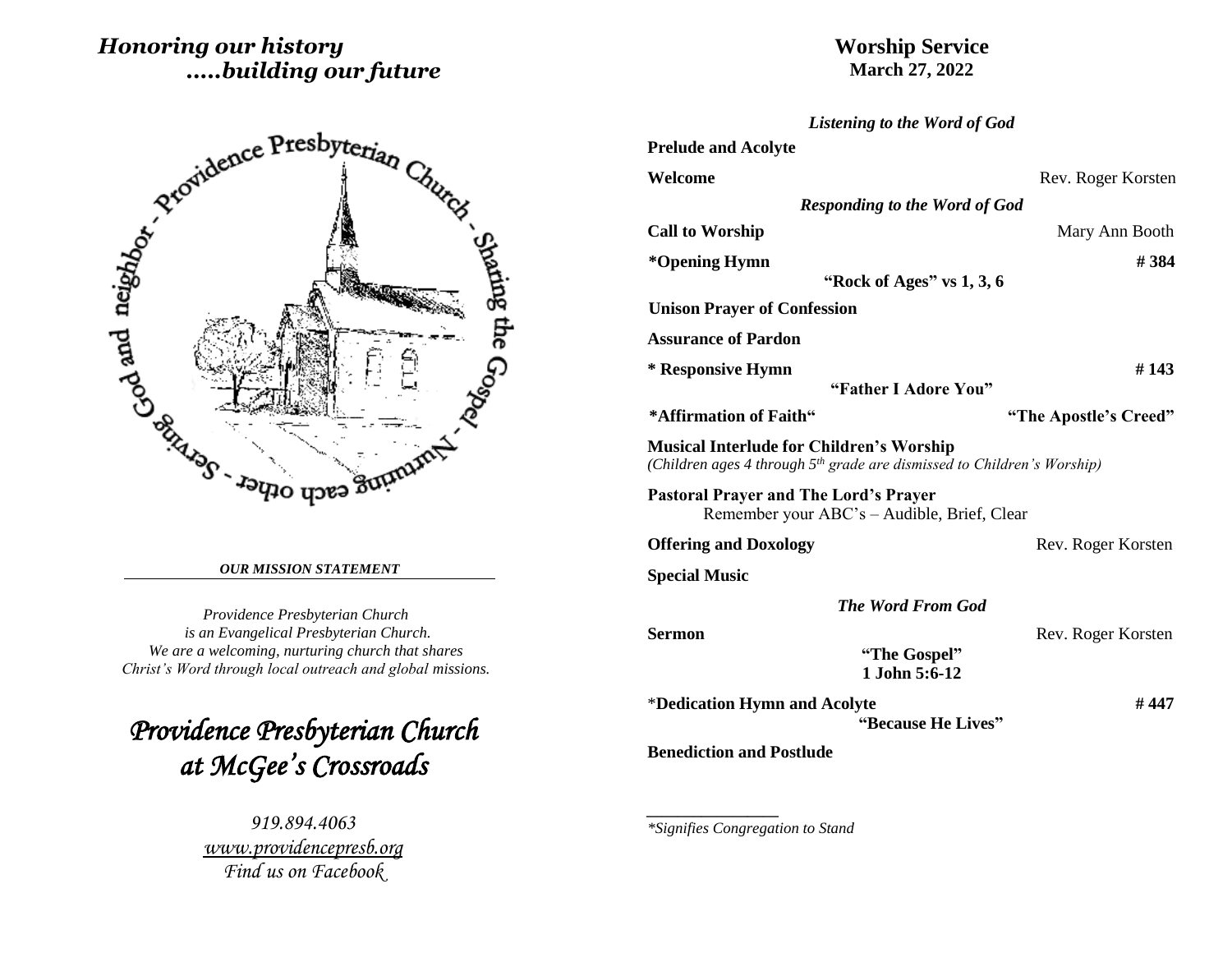#### *For safety/security, no exterior doors will be propped open during service and all doors will be locked during the 11:00 am service.*

*The Sanctuary will be available during the Easter Sunday Service for you to come and enjoy a live broadcast.*

**The Congregational Care Committee supplies Prayer Shawls** for anyone who may be in need of physical warmth during the Worship Service. Shawls are located in the entrance. *Please leave the used shawl in your chair and they will be cleaned.*



*A Nursery is offered during Worship Services for infants – 3 year olds. Children ages 4 - 5 th grade are invited to attend Children's Worship after the Affirmation of Faith.*

*Thank you for placing any discarded bulletins in the blue recycle bin.*

#### *Weekly Statistics*

| 2021 General fund Receipts through December \$344,405.67 |  |
|----------------------------------------------------------|--|
| 2021 General Fund Expenses through December \$293,620.64 |  |
|                                                          |  |
|                                                          |  |
|                                                          |  |
|                                                          |  |
| General Fund Receipts so far for March\$14,274.84        |  |
|                                                          |  |
|                                                          |  |
|                                                          |  |
|                                                          |  |

# **PRAYER LIST OF JOYS AND CONCERNS**

**JOYS:** Let the peace of Christ rule in your hearts, to which indeed you were called in one body. And be thankful. Colossians 3:15 ESV

# **CONCERNS:**

# **Members of the Providence Family in Long-Term Care: Chic (Charles) Folkman, Marilyn Johnson**, and **Bobbie Langdon.**

## **Persons Living with Cancer, including:**

**Lindsey Barber,** *(Davidsons');* **Scott Barnes, Heather Benson,** *(Christiane Wright);* **Joanne Boyle,** (*Bob Zattiero);* **Lisa Bradshaw***,* **Dede Bumgarner***, (B. Davidson);* **Shepherd Byrd,** *(Brenda Byrd);* **Paula Coates, Willa Bea Coates,** *(A. Benson);* **Tabitha Collier, Pam Denning,** *(Carolyn J.);* **Consuelo Hawkins,** *(Sue Bryant);* **Sylvia Holbrook,** *(C. Johnson)*; **John Husuley,** *(C. Johnson);* **Teresha McChann,** *(Bob Reed);* **Ryan Newnam, Bill Rice,** *(C. Johnson);* **Andrew S.**, *(Sonderfan);* **Carol Sawyer,** *(Ray Sawyer);* **Thomas Stephenson,** *(Haley Jones);* **Mike Stropich,** *(Shawn & Rev. Nadia),* **Cindy Zattiero,** *(Bob Zattiero).*

### **Persons with Ongoing Health Concerns, including:**

**Debbie Bender and John***, (M. Lambert);* **Dean Benson,** *(Beck);* **Heidi Berggren and Family,** *(Doug S.);* **Worth Bowman, Ronnie Boyd,** *(M. Lambert);* **Evelyn Burdette, Joey Crocker, Junior Cassidy,** *(E. Newnam);* **Don Cox's father,** *(Chas & Brittany Davidson);* **Ricky Denning, Paula Elliott,** *(S. Bryant);* **Richard Embrey, Norma & Charles Evans,** *(C. Johnson);* **Chic & Mary Lou Folman, Pat Forren; Ronda Fullenkamp,**  *(Rick & Margie Taylor);* **Brian Guy,** *(Patsy Bowman);* **Keith Hamilton,** *(Mott);* **Willie Hardison,** *(Carol Sawyer);* **John Harris,** (*A. Jones)*; **Karen Cherry Houston,** *(C. Davidson);* **Brian Johnson,** (*Don Dupree);* **Tonya Johnson,** *(EPC, Galatia PC);* **Jordan Kefauver,** *(B. Jones);* **Jonathan Kershaw, Laura Kershaw,** *(Jonathan & Carole Kershaw);* **Becky Kleaver, Harley Kremer***, (Andrea Jones);* **Cathy Maddux, Ray Manuel,**  *(Nadine Reed);* **Bill Massey,** *(Bob Reed);* **Ken McGee***, (A. Benson);* **Elsie Nederhoff,** *(L. Roberts);* **Daphne Noles***; (Christiane Nooney),* **Mary Tyler** 

**Nordan***, (Nordans);* **Ed & Lou Penny, Mary Powell, Caleb Reese,** (*A. Jones);* **Lycia Reese,** *(A. Jones);* **Jim Ricker,** *(Newnam's);* **John Rogers***,*  **Marty Smith, Peggy Smith,** *(J. Mott);* **Mitch Sonderfan***, (D. Sonderfan);* **Southers, Ann K. Stephenson, Joseph Stewart,** *(Kathy Wood);* **Charles Tadlock,** *(P. Collier);* **Jean Yeager,** *(Rich Lambert);***Calvin Younts, Eva Younts,** *(Nadine Reed); and* **Carolyn Zattiero***.*